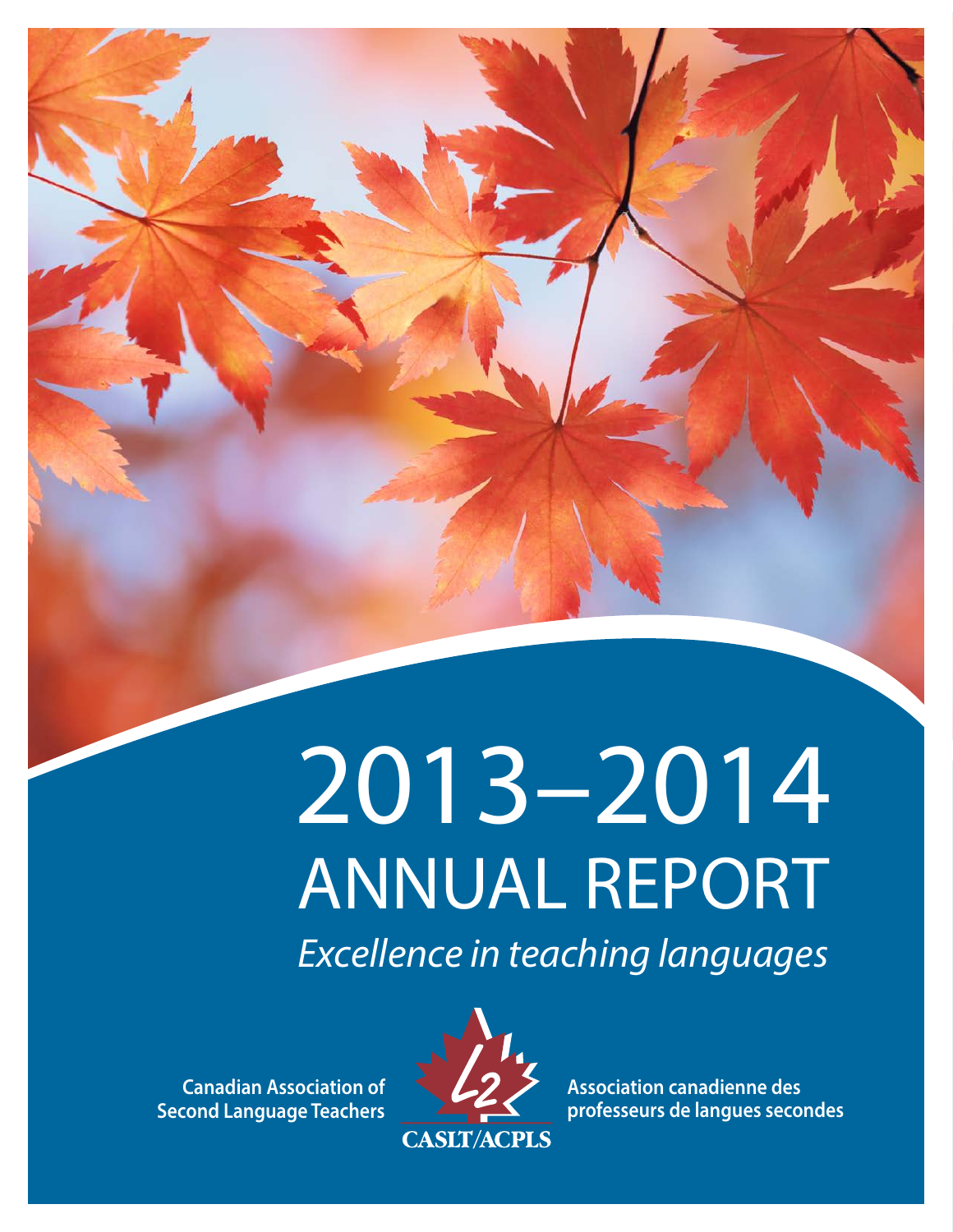# **Table of Contents**

| The CEFR in Canada: Now and Ten Years from Now 5                                                                                                              |  |
|---------------------------------------------------------------------------------------------------------------------------------------------------------------|--|
| Assessment in Action: A CEFR-based Toolkit for ESL Teachers  7<br>Célébrons 2014: la semaine de la langue française                                           |  |
| FSL and ESL Teachers' Perspectives of Their Professions:<br>A Comparative Overview of Two National Survey Projects  9                                         |  |
| Teacher Support and Advocacy10<br>Standing Senate Committee on Official Languages and Standing<br>Committee on Official Languages of the House of Commons  10 |  |
| <b>Finances</b><br>. 12<br>Financial Project Summary for the Year Ended March 31, 2014. 12                                                                    |  |

#### **CANADIAN ASSOCIATION OF SECOND LANGUAGE TEACHERS (CASLT)**

2490 Don Reid Drive Ottawa, Ontario K1H 1E1 1-877-727-0994 www.caslt.org admin@caslt.org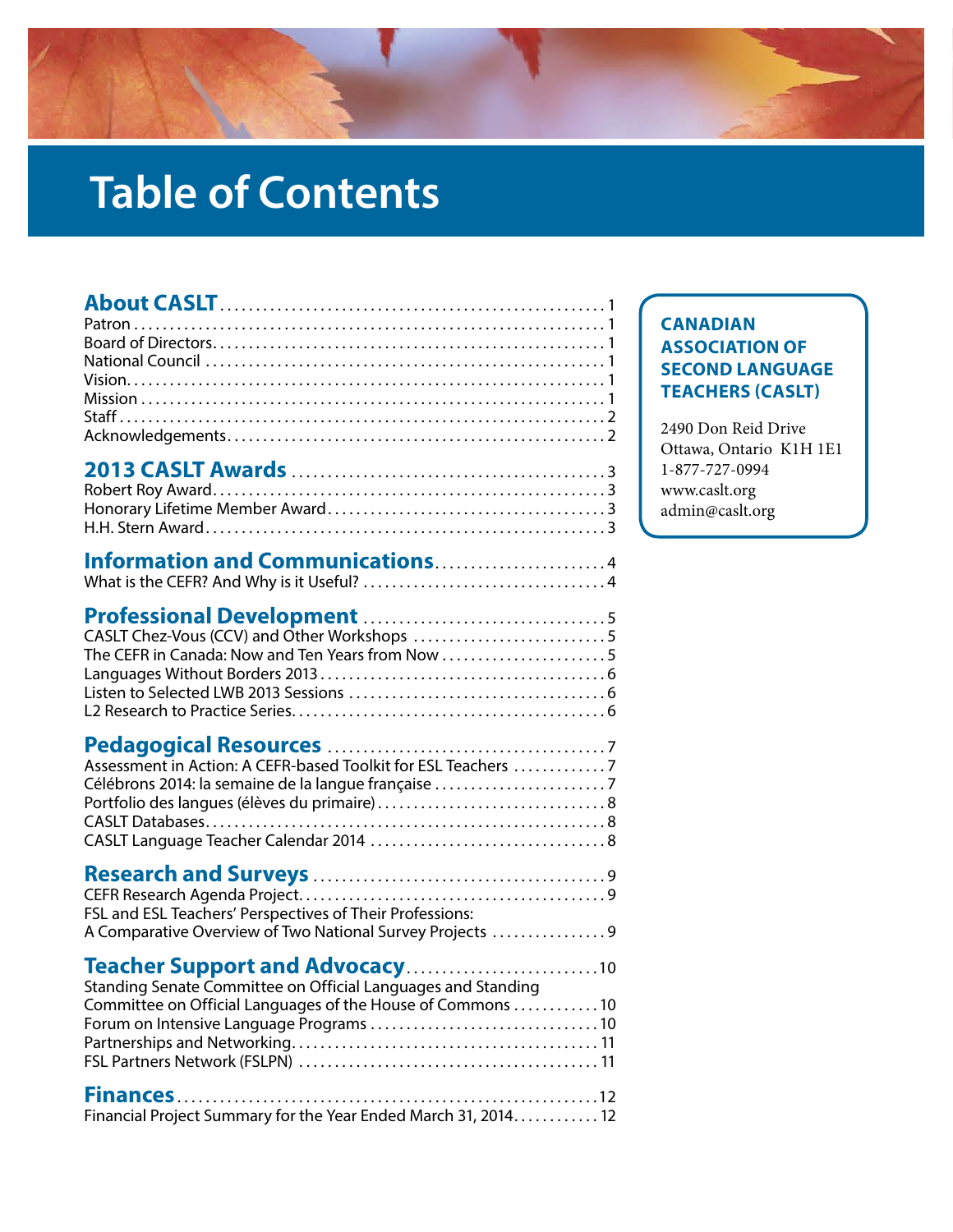<span id="page-2-0"></span>

### **About CASLT**

#### **PATRON**

#### Governor General of Canada David Johnston



*© Her Majesty The Queen in Right of Canada represented by*  Photo by: Sgt Serge Gouin, Rideau Hall<br>© Her Majesty The Queen in Right of Canada represented by the Office of the Secretary to the Governor General (2010) *the Office of the Secretary to the Governor General (2010)Photo by: Sgt Serge Gouin, Rideau Hall*

**His Excellency the Right Honourable David Johnston, C.C., C.M.M., C.O.M., C.D., Governor General and Commander-in-Chief of Canada**

### **BOARD OF DIRECTORS**

- Caroline Turnbull, President
- Wendy Carr, Vice President
- Janice Aubry, Treasurer
- Jim Murphy, Secretary
- Ronald Boudreau, Director at Large
- Stéphane Lacroix, Director at Large
- Enrica Piccardo, Director at Large
- Michael Salvatori, Past-President

#### **NATIONAL COUNCIL**

- Valérie Leclair, Alberta
- Sandi Kostur, British-Columbia
- Walter Nikkel, Manitoba
- Chantal Lafargue, New Brunswick
- Lisa Browne Peters, Newfoundland and Labrador
- Elizabeth Monroe, Northwest Territories
- Elaine Melanson, Nova Scotia
- Josianne Beaumont, Nunavut
- France Dupuis, Ontario
- Deneen Gallant-Norring, Prince Edward Island
- Terry Price, Quebec
- Linda Osborne, Saskatchewan
- Yann Herry, Yukon

#### **VISION**

Excellence in teaching languages

#### **MISSION**

CASLT fosters and advances professional excellence in the teaching of languages in Canada.

CASLT supports its members by promoting the advancement of language learning and teaching throughout Canada, by creating opportunities for professional development, by initiating and disseminating research, and by facilitating the exchange of information and ideas among language educators.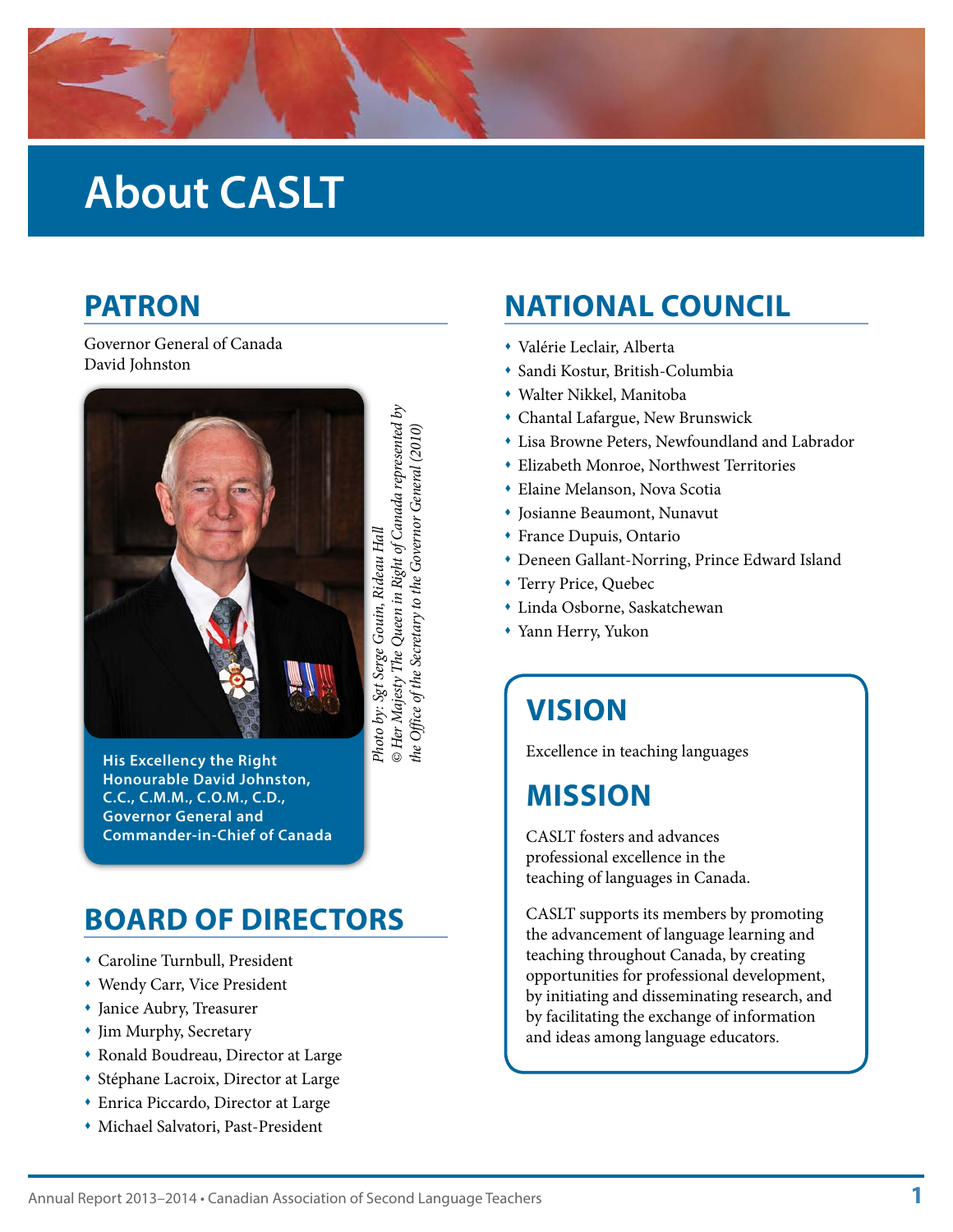<span id="page-3-0"></span>

### **About CASLT**

#### **STAFF**

- Guy Leclair, Executive Director
- Mihaela Vieru, Events and Special Projects Coordinator (part-time, 2 days per week)
- Diane Paquette, Finance Manager (part-time, 1 day per week)
- Nicole Nantel, Membership Development and Office Administrator
- Elise Catudal, Publications Coordinator

### **ACKNOWLEDGEMENTS**

CASLT wishes to thank the following organizations:

- Association canadienne des professeurs d'immersion (ACPI)
- Association québécoise des enseignants de français langue seconde (AQEFLS)
- British Columbia Association of Teachers of Modern Languages (BCATML)
- Canadian Association for Japanese Language Education (CAJLE)
- Canadian Association of Applied Linguistics (CAAL)
- Canadian Modern Language Review (CMLR)
- Canadian Parents for French (CPF)
- Canadian Teachers' Federation (CTF)
- Centre for Distance Learning and Innovation (CDLI)
- Centre for Educational Research on Languages and Literacies (CERLL), OISE, University of Toronto
- Éducatrices et éducateurs francophones du Manitoba (ÉFM)
- French for the Future
- Goethe-Institut
- International and Heritage Languages Association (IHLA)
- **\*** Institute for Innovation in Second Language Education (IISLE)
- Manitoba Association of Teachers of French (MATF)
- New Brunswick Teachers' Association (NBTA)
- Nova Scotia Language Teachers Association (NSLTA)
- Official Languages and Bilingualism Institute (OLBI), University of Ottawa
- Ontario Modern Language Teachers' Association (OMLTA)
- PEI Association of Core French Teachers
- The Personal, Home and Auto Group Insurance
- Saskatchewan Association of Teachers of French (SATF)
- **\*** Second Language Research Institute of Canada (L2RIC)
- Second Languages and Intercultural Council (SLIC)
- Society for Educational Visits and Exchanges in Canada (SEVEC)
- Southern Alberta Heritage Languages Association (SAHLA)
- SPEAQ (Society for the Promotion of the Teaching of English as a Second Language in Quebec)
- Teachers of English as a Second Language of New Brunswick (TESL NB)
- $+ TV5$
- University of Ottawa

CASLT gratefully acknowledges the financial support of the Department of Canadian Heritage.



**Demandian**<br>**Demandian**<br>Heritage

Patrimoine canadien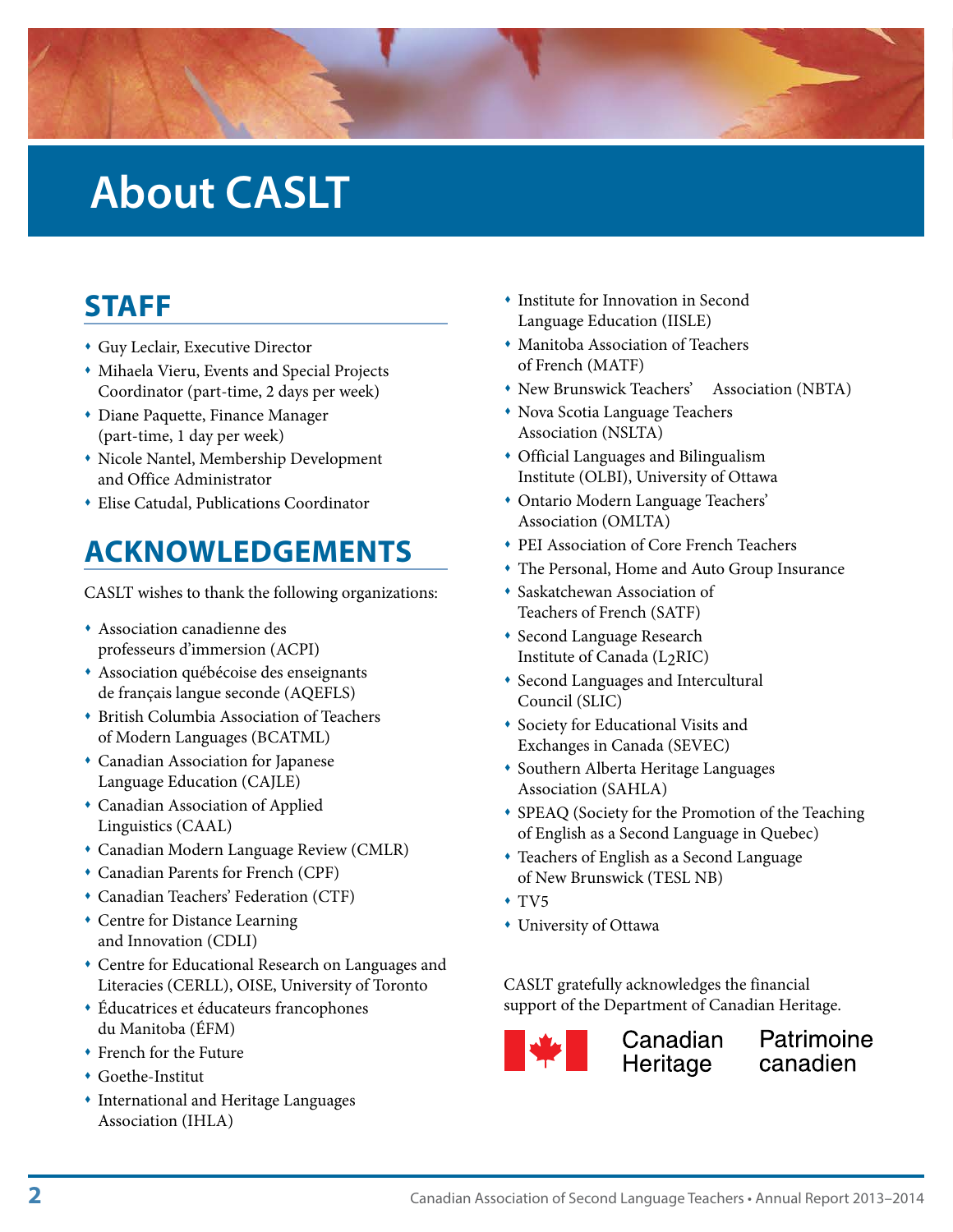# <span id="page-4-0"></span>**2013 CASLT Awards**

#### **ROBERT ROY AWARD**

#### **Maureen Smith**

The Robert Roy Award — named in memory of CASLT's founding president and granted each year to highlight the outstanding contributions of educators and researchers to second language teaching was given to Maureen Smith in recognition of her commitment to language teaching, not only as a teacher, but also as a practitioner, presenter, and volunteer, as well as in recognition of her significant work in the area of Aboriginal languages.

### **HONORARY LIFETIME MEMBER AWARD**

#### **Professor David Little**

The Honorary Lifetime Membership was awarded to Professor David Little, School of Linguistic, Speech, and Communication Sciences, University of Dublin, Trinity College, Ireland. The CASLT Awards Committee wished to highlight Professor Little's contribution to the advancement of second language education and research internationally and in Canada, notably his work in introducing and promoting the CEFR in Canada.

#### **H.H. STERN AWARD**

#### **Kelly MacNeil**

The H.H. Stern Award — granted each year to reward innovative projects in the classroom — was given to Kelly MacNeil, Core French teacher in Summerside, Prince Edward Island, for her project carried out in co-operation with ArtsSmarts and which revived her students' interest in French. **Kelly MacNeil & Caroline Turnbull** which revived her students' interest in French.



**Maureen Smith & Michael Salvatori**



**Professor David Little**

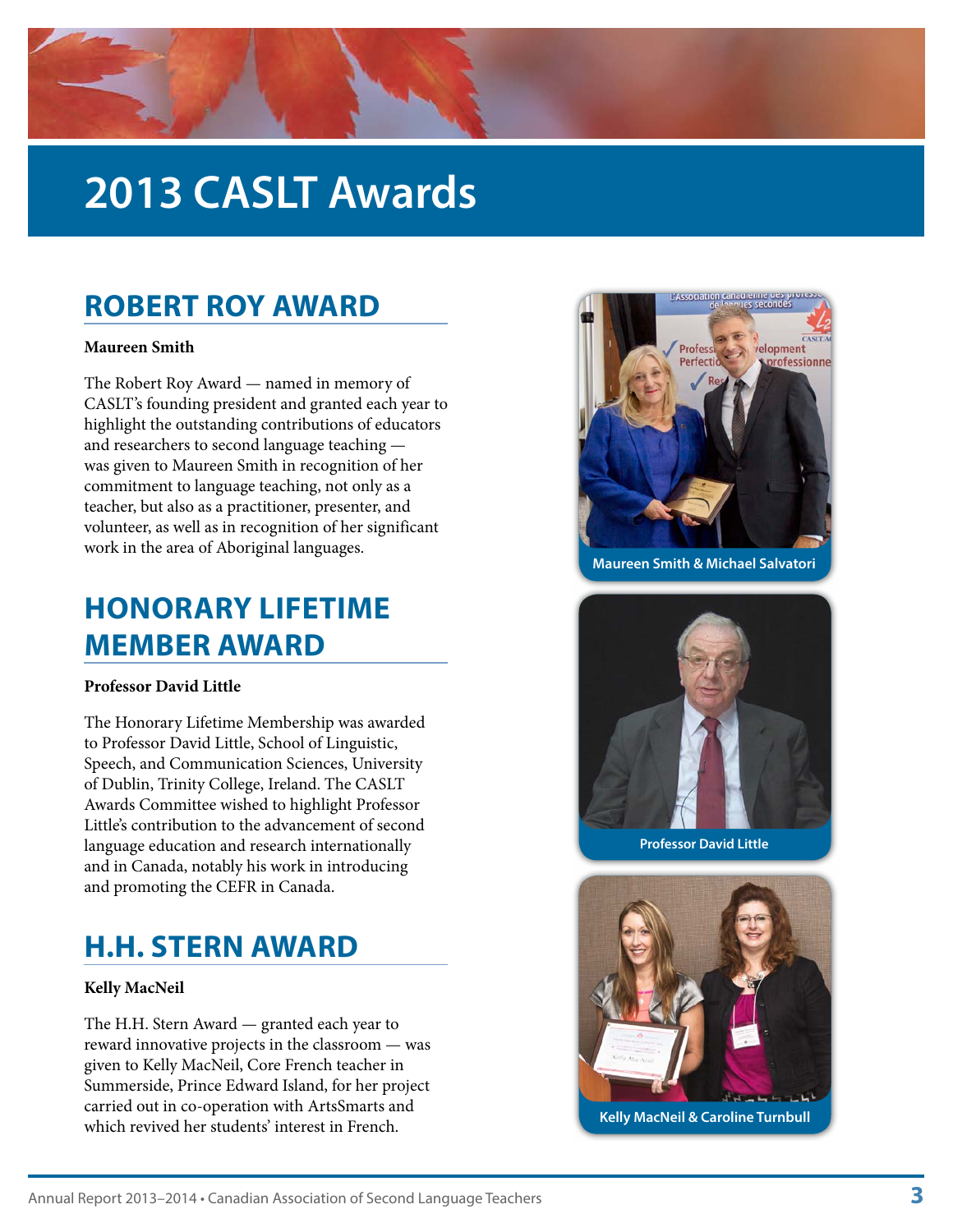# <span id="page-5-0"></span>**Information and Communications**

CASLT believes that the exchange of information and ideas among second language (L2) teachers and stakeholders is an essential service. CASLT publishes an electronic newsletter each week (52 issues emailed during 2013–2014), and its professional magazine *Réflexions* three times a year. It distributes many documents and makes several presentations on a yearly basis at various L2 events across the country. It shares news, information, announcements, etc. on its website, Twitter, and Facebook. CASLT has two Twitter accounts: LangCanada (1169 followers) and CASLT ACPLS (448 followers).

Here are some of the venues where CASLT was present this past year:

- CASLT held an exhibitors' hall at its Languages Without Borders (LWB) 2013 for teachers/ administrators to see the latest L2 resources produced in Canada, attendance 500 (April).
- $\triangleleft$  CASLT held a display table at the Rascals 2013 (Regroupement au service des cégeps, anglais langue seconde) Colloquium, attendance 250 (June).
- **❖** CASLT presented its resources and services at the Summer University at the University of Ottawa, attendance 45 (July).
- CASLT presented its resources, professional development (PD) services, activities, etc. to French as a second language (FSL) consultants at the Ottawa-Carleton District School Board (OCDSB) (July).
- ◆ CASLT held display tables at the NSLTA conference, Halifax, attendance 300 (October); the BCATML conference, British Columbia, attendance 450 (October); the MATF conference, Winnipeg, attendance 300 (October); the OMLTA conference, Sudbury, attendance 250 (November); the SPEAQ conference, Montreal, attendance 750 (November).

 CASLT presented its resources and services at the University of Ottawa, Faculty of Education FSL students, 70 student teachers (December).

### **WHAT IS THE CEFR? AND WHY IS IT USEFUL?**

CASLT produced a short, fun video entitled: **What is the CEFR? And why is it useful?** that explains briefly what the Common European Framework of Reference for Languages (CEFR) is and what are its benefits. The video is aimed at the general public. A slightly longer version gives more detail on the Language Portfolio and is aimed at teachers and L2 stakeholders.

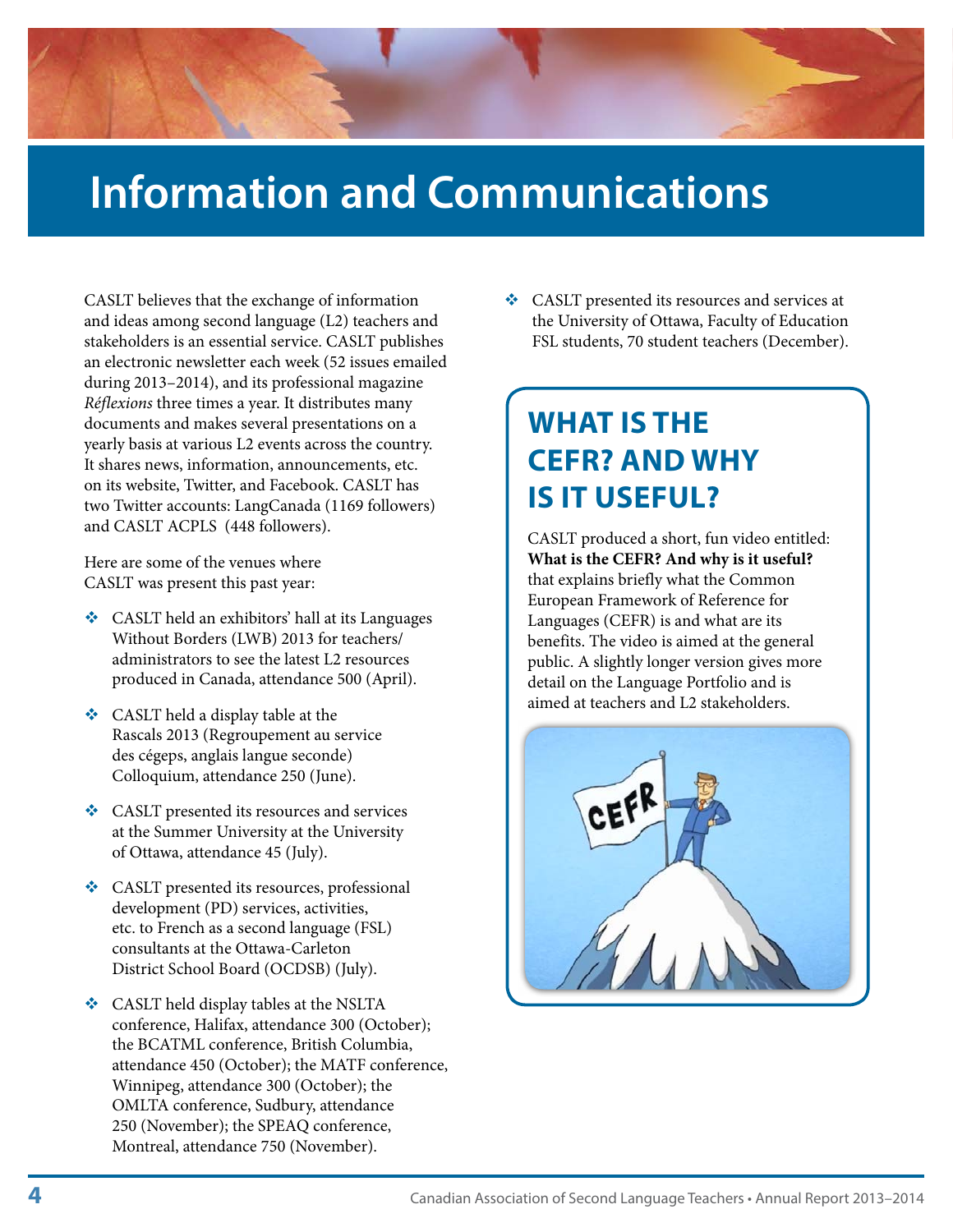### <span id="page-6-0"></span>**Professional Development**

CASLT organizes and holds workshops, conferences like Languages Without Borders (LWB), and meetings (Networking Day, Stakeholders' Meeting, round tables, panels, presentations, online forums, etc.), and produces publications and resources to support teachers in their professional development. In 2013–2014, the professional development highlight was certainly the LWB conference held in April 2013 in Winnipeg.

### **CASLT CHEZ-VOUS (CCV) AND OTHER WORKSHOPS**

A CCV is usually a one-day professional development session centred on a theme or based on the expertise of a selected presenter. A CCV aims to provide services to CASLT members regionally, focusing on professional development and growth of participants; increase motivation and understanding of current effective practices; and support the application of effective researchbased practices into daily teaching. A CCV is offered in partnership with a local organization. Hosting bodies can be a university, a provincial second language association, a school board, or the provincial or territorial department of education. CASLT works with the hosting body to ensure that the day's program reflects the needs and interests of the participating second language teachers. Workshops are similar in content and value, but vary from one to four hours in duration. In 2013–2014, the following CCVs and workshops were given:

- $\div$  Web 2.0 in the classroom and online resources in FSL teaching, 2-day CCV, Official Languages and Bilingualism Institute (OLBI) Summer University, Ottawa, Ontario (July)
- Half-day workshop on Implementation and usage of the CEFR, Université de Saint-Boniface, Winnipeg, Manitoba (September)
- Assessment in Action Toolkit, 1-day CCV, Vancouver, British Columbia (October)
- Assessment in Action Toolkit, 1-day CCV, Saskatoon, Saskatchewan (October)
- ◆ Workshop on Literacy, Canmore, Alberta (October)
- ◆ Workshop on CASLT's Teacher Portfolio for English as a second language (ESL) teachers, SPEAQ Conference, Montreal, Quebec (November)
- **Integrating CEFR into Anishnaabemowin** and English college teaching, 1-day CCV, Barrie, Ontario (February)

### **THE CEFR IN CANADA: NOW AND TEN YEARS FROM NOW**

This round table with Waldemar Martyniuk, Caroline Turnbull, Enrica Piccardo, Larry Vandergrift, and Miles Turnbull held at LWB 2013, enabled CEFR experts to examine and discuss the next steps needed to further the implementation of the CEFR in Canada.

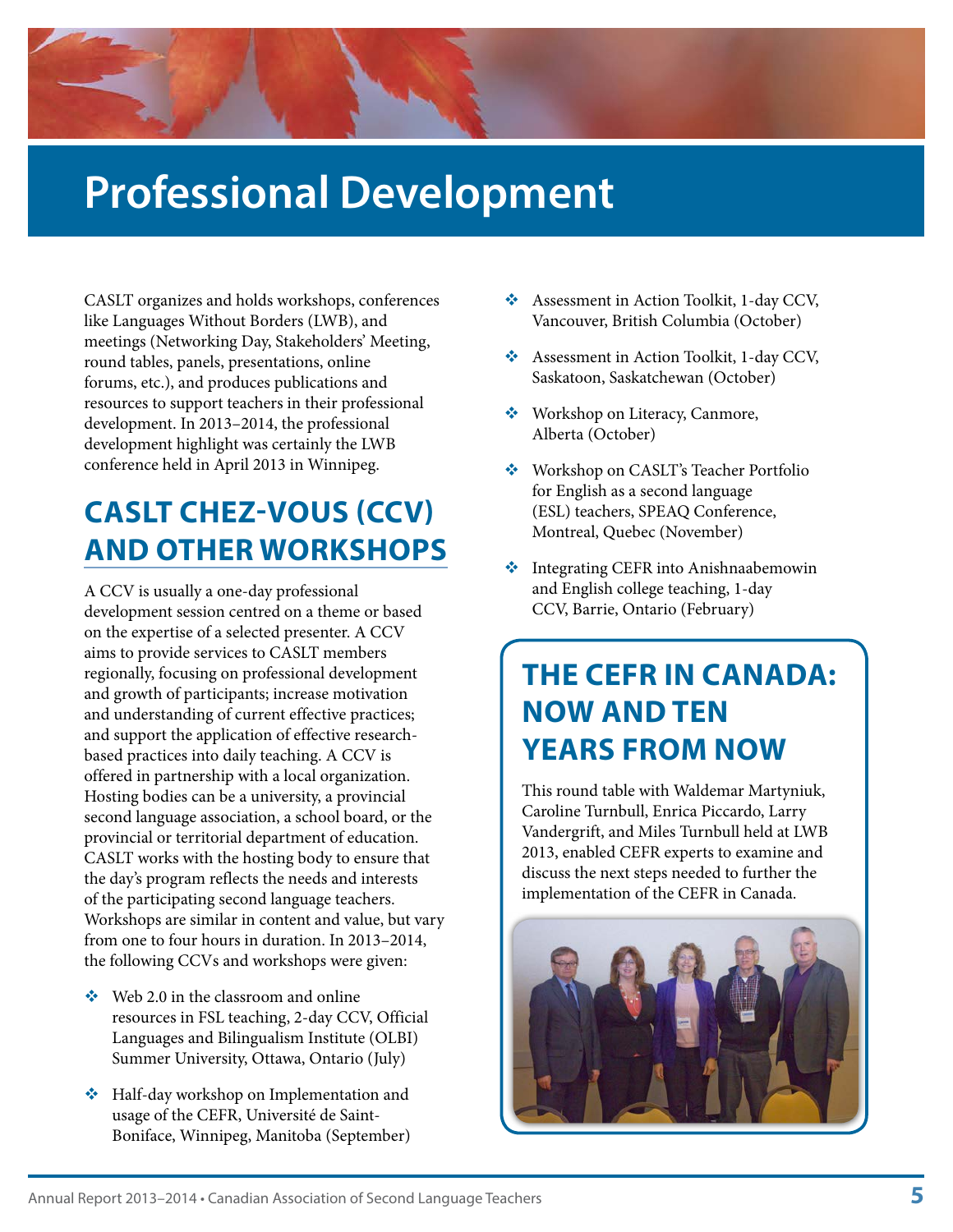# <span id="page-7-0"></span>**Professional Development**

### **LANGUAGES WITHOUT BORDERS 2013**



The event was attended by over 350 delegates (close to 500 participants) and facilitated more than two full days of professional development. It included 71 workshops, six roundtables, two keynote addresses, a number of language workshops, and an exhibit hall that brought together the most important players in language teaching and learning from across Canada.

The feedback we received from participants, presenters, and exhibitors, both at the event and through the online survey made available to them the week after the conference, demonstrated a high level of satisfaction in terms of professional training, networking, and programming quality. In fact, three-quarters of survey respondents indicated their intention to attend the next LWB Conference (World Congress of Modern Languages), which is to take place in Niagara Falls, Ontario, in 2015.

### **LISTEN TO SELECTED LWB 2013 SESSIONS**

The *CASLT Live Learning Centre* is an online library of selected session recordings from CASLT's LWB 2013 conference. This online resource contains 34 presentations.

### **L2 RESEARCH TO PRACTICE SERIES**

Two more teachers' guides in the L2 Research to Practice Series by Callie Mady were produced, one FSL and one ESL, and posted on CASLT's website for its members.

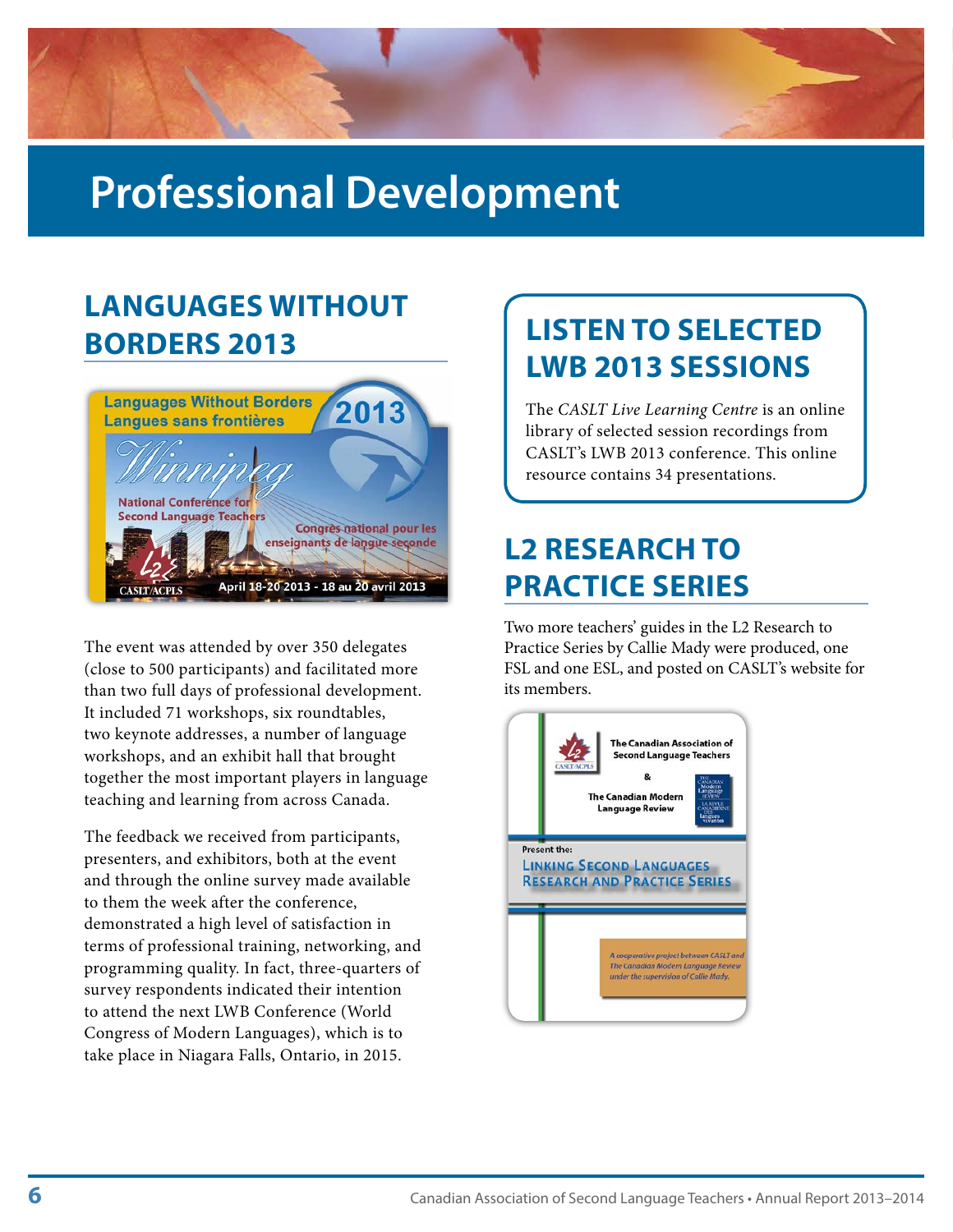### <span id="page-8-0"></span>**Pedagogical Resources**

### **ASSESSMENT IN ACTION: A CEFR-BASED TOOLKIT FOR ESL TEACHERS**



Based on the CEFR, this publication provides a set of adaptable tasks that ESL teachers can use in the classroom to support the assessment of their students' language level. Assessment in Action is built around five activity types: spoken interaction, spoken production, listening, reading, and writing. It covers levels A and B of the CEFR. These levels are split into sub-levels – from A1.1 to B2. Each activity type is based on a "can-do" statement that describes an activity the student can do in the target language. Assessment in Action is published in two volumes (Level A and Level B).

### **CÉLÉBRONS 2014: LA SEMAINE DE LA LANGUE FRANÇAISE**



This annual teacher-support document is of particular interest to FSL teachers and helps them plan French Language Week activities in their schools and communities. Activities range from creating word puzzles and learning new French vocabulary to becoming familiar with francophone music and artists and researching the lives and customs of francophones living in other parts of the world.

Every year brings a new edition of the resource with new ideas for celebrating francophone culture. All CASLT members receive an electronic copy in early March, prior to International Francophonie Day.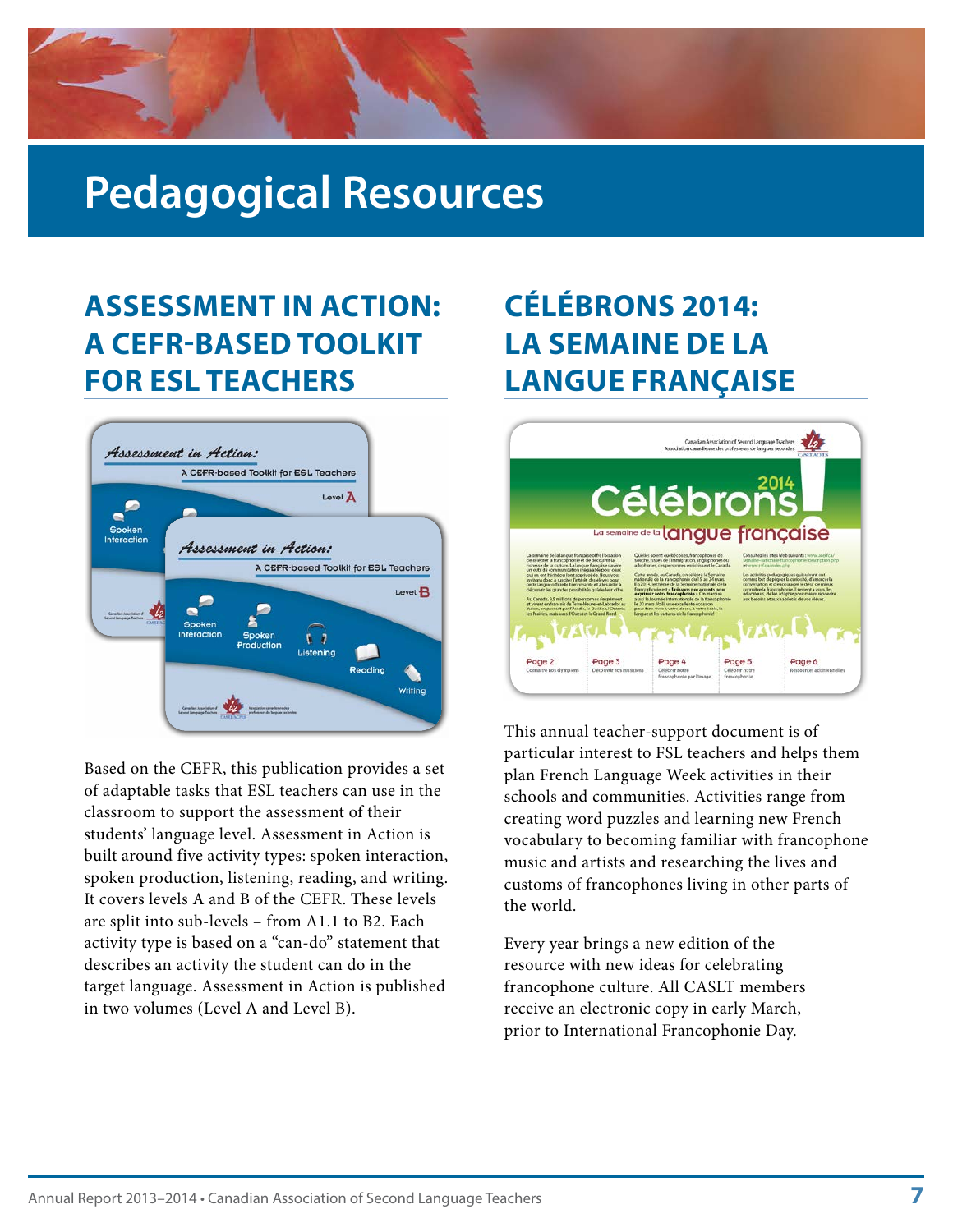<span id="page-9-0"></span>

### **Pedagogical Resources**

### **PORTFOLIO DES LANGUES (ÉLÈVES DU PRIMAIRE)**

This document is the result of a collaborative effort (thanks to Dr. David Little) between the Irish organization Integrate Ireland Language and Training (IILT), the Niagara Catholic District School Board (NCDSB), and CASLT. It is a translation/



adaptation in French of a portfolio written in English and used in Ireland. By agreeing to have the portfolio translated, CASLT was granted permission to offer the French version to its members free of charge.

#### **CASLT DATABASES**

LangCanada.ca

CASLT's 6 databases, including its pedagogical resources database **LangCanada**, were updated and augmented regularly throughout the year.

### **LANGUAGE TEACHER CALENDAR 2014**



This great resource for the second language classroom, with fun trivia, useful expressions, educational links, and tips, is produced every year and sent by mail as a free gift to all members.

**L2 Educational Resources Database**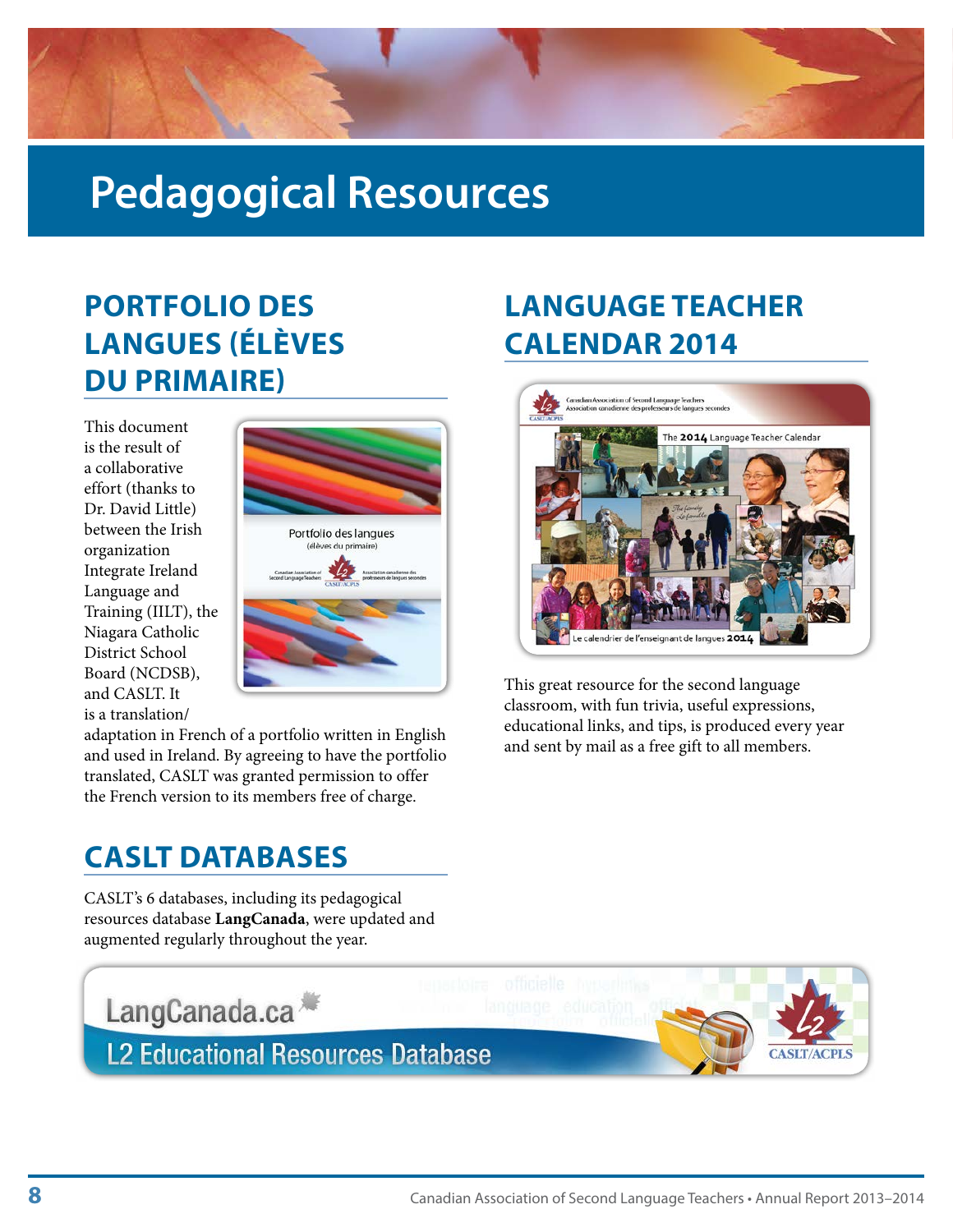### <span id="page-10-0"></span>**Research and Surveys**

Research, its support and dissemination, is another pillar of the activities and services that we provide to our members and the educational community of Canada. We offer research and special initiative grants to teachers, conduct research projects, and publish research findings.

### **CEFR RESEARCH AGENDA PROJECT**

This project was initiated by CASLT in late 2013 and is headed by a committee led by Stephanie Arnott (University of Ottawa, and author of CASLT's research report *Canadian Empirical Research on the CEFR: Laying the Ground for Future Research*), and including Marnie Beaudoin (Edmonton Public Schools), Sharon Lapkin (OISE), and Miles Turnbull (Bishop's University). The project is composed of a number of milestones, one of which was the creation of a CEFR online sharing site called the **CEFR Forum CECR**. This site features three virtual spaces: one, containing information on the project (goals, roles, rationale, etc.); a second (Sharing Space) where resources (books, videos, URLs, etc.) can be deposited and shared; and a third (Discussion Forum) where discussions on CEFR-related research can be initiated and continued, or questions and ideas presented. The **CEFR Forum CECR** was created and used for the research component of the project (over 40 researchers were interested in accessing the site), but as this milestone is achieved, it will be opened up to the larger community of stakeholders interested in implementing the CEFR across the country.

### **FSL AND ESL TEACHERS' PERSPECTIVES OF THEIR PROFESSIONS: A COMPARATIVE OVERVIEW OF TWO NATIONAL SURVEY PROJECTS**

This document, prepared by Leif French, Ph.D. (Université du Québec à Chicoutimi) and Laura Collins, Ph.D. (Concordia University), provides a comparative overview of the findings of two national survey projects conducted by CASLT: *Teaching French as a Second Language in Canada: Teachers' Perspectives*  (Lapkin, MacFarlane,



& Vandergrift, 2006) and *Perceptions from ESL Teachers Across Canada: A National Survey of the English Second Language (ESL) Teaching Profession* (French & Collins, 2011).

The document is divided into two main sections. The first section contains a brief overview of the two surveys, highlighting the key similarities and differences in the teacher profiles and teaching contexts. The second section outlines recommendations for key stakeholders and proposes areas for future investigations of the teaching of official languages in Canada.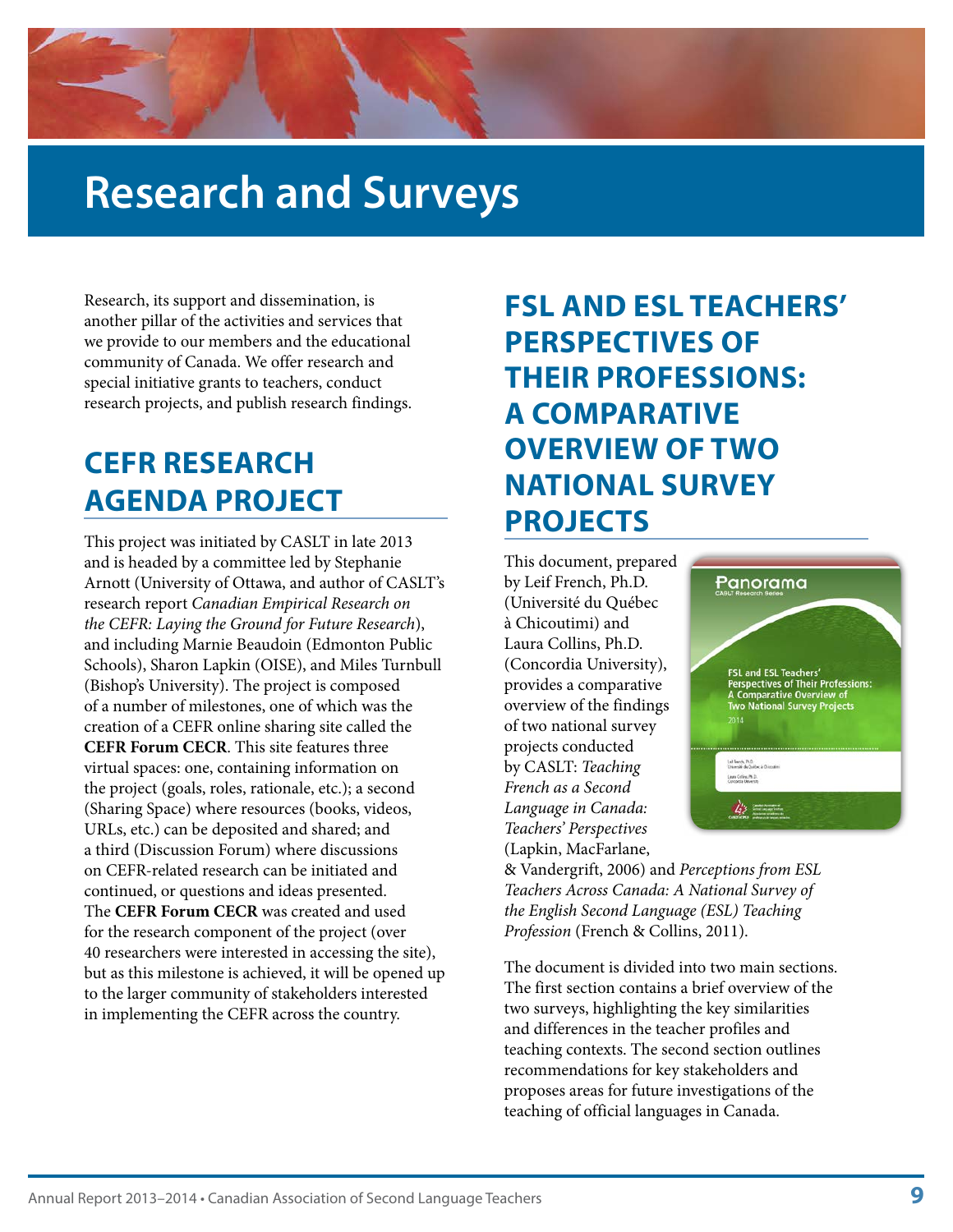### <span id="page-11-0"></span>**Teacher Support and Advocacy**

### **STANDING SENATE COMMITTEE ON OFFICIAL LANGUAGES AND STANDING COMMITTEE ON OFFICIAL LANGUAGES OF THE HOUSE OF COMMONS**

On May 6, 2013, CASLT appeared before the Standing Senate Committee on Official Languages as part of a study of best practices regarding language policies and learning a second language in the context of linguistic duality or plurality. The following day, it appeared before the Standing Committee on Official Languages of the House of Commons of Canada, this time as part of an inquiry into immersion programs in Canada's second official language. These two events enabled CASLT to make known its position and to issue recommendations regarding immersion programs and, more widely, language policies and the learning of second languages in Canada. The President of CASLT, Michael Salvatori, was the spokesperson before the Senate committee, while Executive Director Guy Leclair was the spokesperson before the House of Commons committee.

CASLT raised three foundational elements for national policy regarding the teaching of languages: 1) The key role that a Common Framework of Reference for Languages (CFRL) based on the CEFR could play, such as to provide terminology and standards that would be in line across the country; 2) The need for a pan-Canadian policy regarding official languages that will encourage and even render obligatory the learning of the

two official languages at all levels of schooling (such a policy would help provincial and regional authorities to establish policies that support the learning of second languages); 3) The necessity to maintain federal financial support for secondlanguage associations that support teachers on the ground, and the importance for various ministries of education to identify obstacles to access, and the establishment, support, and promotion of highquality second language teaching and adoption of corrective measures. Before the Standing Committee on Official Languages of the House of Commons, Mr. Leclair essentially supported the same ideas, but expressed them more specifically from the perspective of immersion programs. CASLT submitted to each of the two committees a report containing several recommendations.

### **FORUM ON INTENSIVE LANGUAGE PROGRAMS**

On March 31, 2014, CASLT held an online Intensive Language Program (ILP) focus group meeting in order to take stock of the state of Intensive French (IF) and Intensive English (IE) programs and other ILPs in Canada. Almost 40 attendees from every province and territory discussed the highlights and challenges in their respective regions across the country. The presenters were from the ILP community as a whole. The information and the many suggestions gathered will help CASLT provide better support to secondlanguage teachers throughout Canada. Among the observations were that ILPs are growing in popularity; the approach is having an influence on the teaching of other languages in Canada, particularly Aboriginal languages; and efforts are being made to have these programs conform to the CEFR. Challenges and shortfalls were also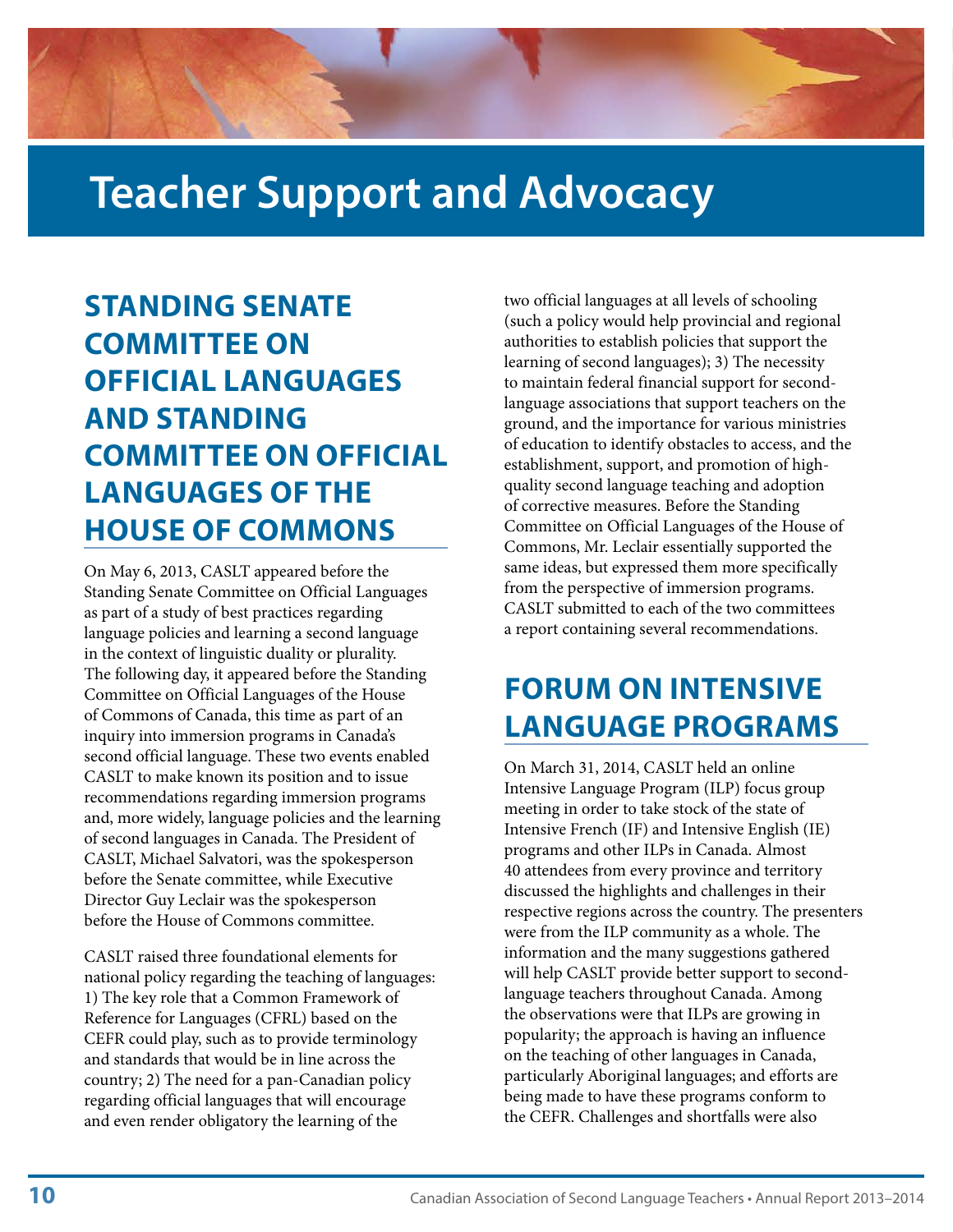### <span id="page-12-0"></span>**Teacher Support and Advocacy**

brought up. These include a lack of resources for teacher training and a shortage of qualified teachers. Shortfalls were also seen in the areas of openness, support, knowledge (of ILPs), and flexibility (for example, scheduling) among stakeholders in the education sector as well as inadequate sharing of research, knowledge, resources, and so on.

### **PARTNERSHIPS AND NETWORKING**

- CASLT collaborates with a large community of L2 partners and stakeholders. CASLT has built a vast and complex network of provincial, national, and international partners; we inform and educate the public, the media, and stakeholders in education and at the different levels of government about second language teaching and learning issues in order to promote and defend the interests of second language teachers.
- CASLT signed (in April 2013) partnership agreements with the ÉFM (Éducatrices et éducateurs francophones du Manitoba) and with the AQEFLS (Association québécoise des enseignants de FLS).
- An institutional membership subscription drive enabled CASLT to more than triple its institutional members from 11 to 37.
- $\cdot \cdot$  In the spring of 2013, the Goethe-Institut mandated CASLT to organize a delegation of representatives from the additional languages educator community from across Canada to learn about Germany's language education programs and its work in second language education. The aim of the visit to Germany (Berlin and Jena) was to increase appreciation for the languages and cultures of Germany/Europe

in Canada among language facilitators and in language classes across Canada; to increase the number of German/European language programs; and to establish a long-lasting network of experts in Germany/Europe and Canada. CASLT was more than pleased to participate in such a learning expedition, especially since this was a unique opportunity to gain better insight into the application of the CEFR. Said one participant, "The trip to Berlin was a truly informative experience. It was amazing for me to learn that schools introduce a second and third language within the elementary system, so graduating with some knowledge of 3 to 4 languages is common."

### **FSL PARTNERS NETWORK (FSLPN)**

CASLT continues to be a member of the FSLPN. The Network held a retreat to review its mandate and activities. The new Mission Statement is to **"Work together to increase the number of Canadians who acquire French as their second official language."** Its actions will now be guided by this goal.